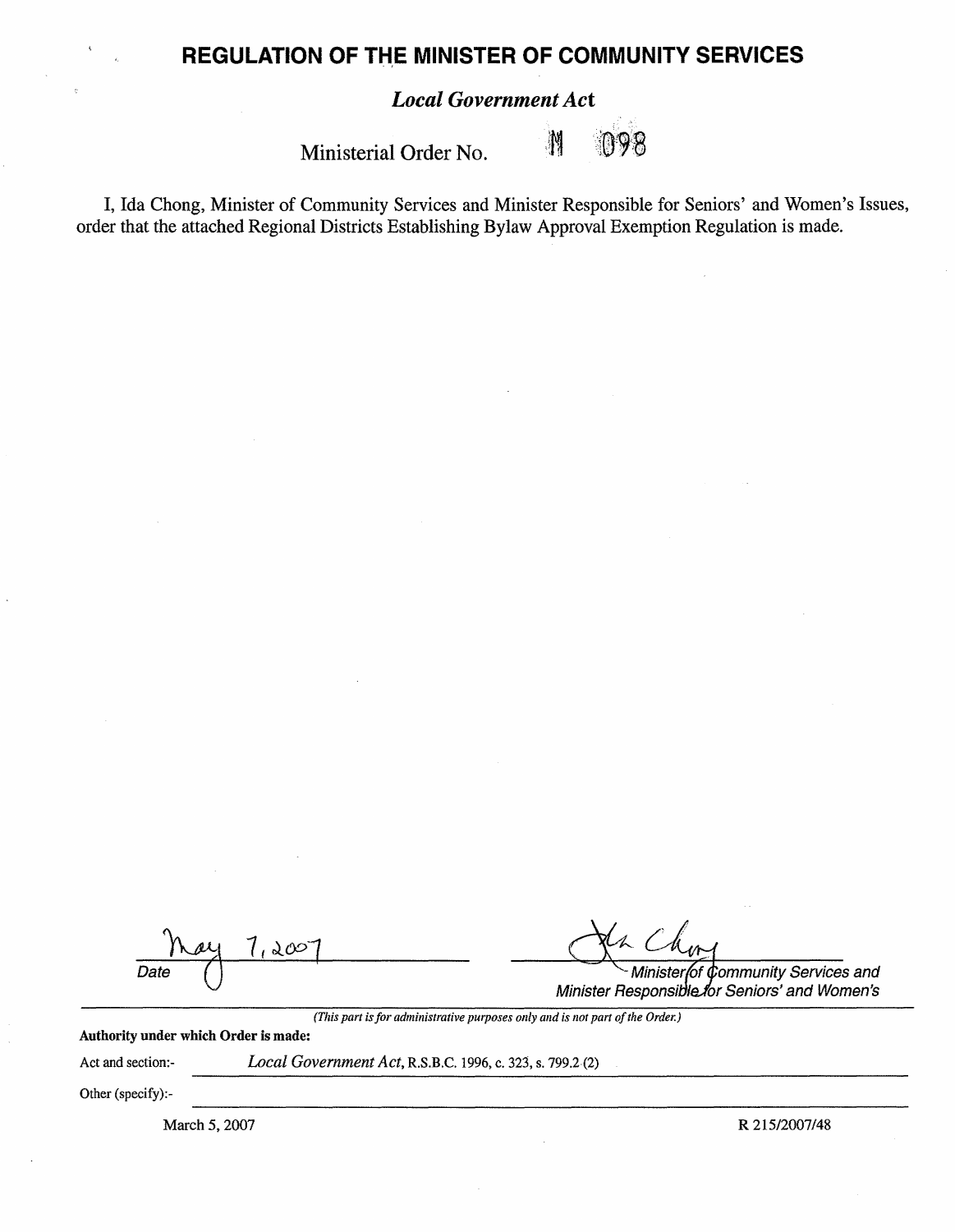# **REGIONAL DISTRICTS ESTABLISHING BYLAW APPROVAL EXEMPTION REGULATION**

#### *Contents*

- 1 Definitions
- 2 Exemption bylaw amending service area boundary
- 3 Exemption bylaw increasing requisition limit

#### **Definitions**

**1** In this regulation, "Act" means the *Local Government Act*.

#### **Exemption** - **bylaw amending service area boundary**

- **2** (1) An amendment to an establishing bylaw that changes the boundaries of a service area by one or both of the following is exempt from the requirement for the inspector's approval under section 802 (3) of the Act:
	- (a) adding parcels to the service area;
	- (b) removing parcels from the service area.
	- (2) An exemption under subsection (1) applies only if
		- (a) the owners of parcels to be added, parcels to be removed or both, as the case may be, submit a petition to the regional district to change the boundaries of the service area, and
		- (b) at least 2/3 of the participants consent to the amendment.
	- (3) Each page of a petition referred to in subsection (2) (a) must do the following:
		- (a) describe in general terms the service that is provided;
		- (b) define the boundaries of the proposed amended service area;
		- (c) in the case of a petition to add parcels to a service area, indicate in general terms the proposed method for recovering annual costs;
		- (d) contain other information that the board may require.
	- ( 4) In order to be certified as sufficient and valid for the purposes of this section, a petition must satisfy the following requirements:
		- (a) the petition must be signed by the owners of the parcels, as follows:
			- (i) for a petition to add parcels to a service area, by at least 50% of the owners of parcels to be added;
			- (ii) for a petition to remove parcels from a service area, by at least 50% of the owners of the parcels to be removed.
		- (b) the persons signing the applicable petition must be the owners that in total represent
			- (i) for a petition to add parcels to the service area, 50% of the net taxable value of all land and improvements in or on the parcels to be added, or
			- (ii) for a petition to remove parcels from a service area, 50% of the net taxable value of all land and improvements in or on the parcels to be removed.